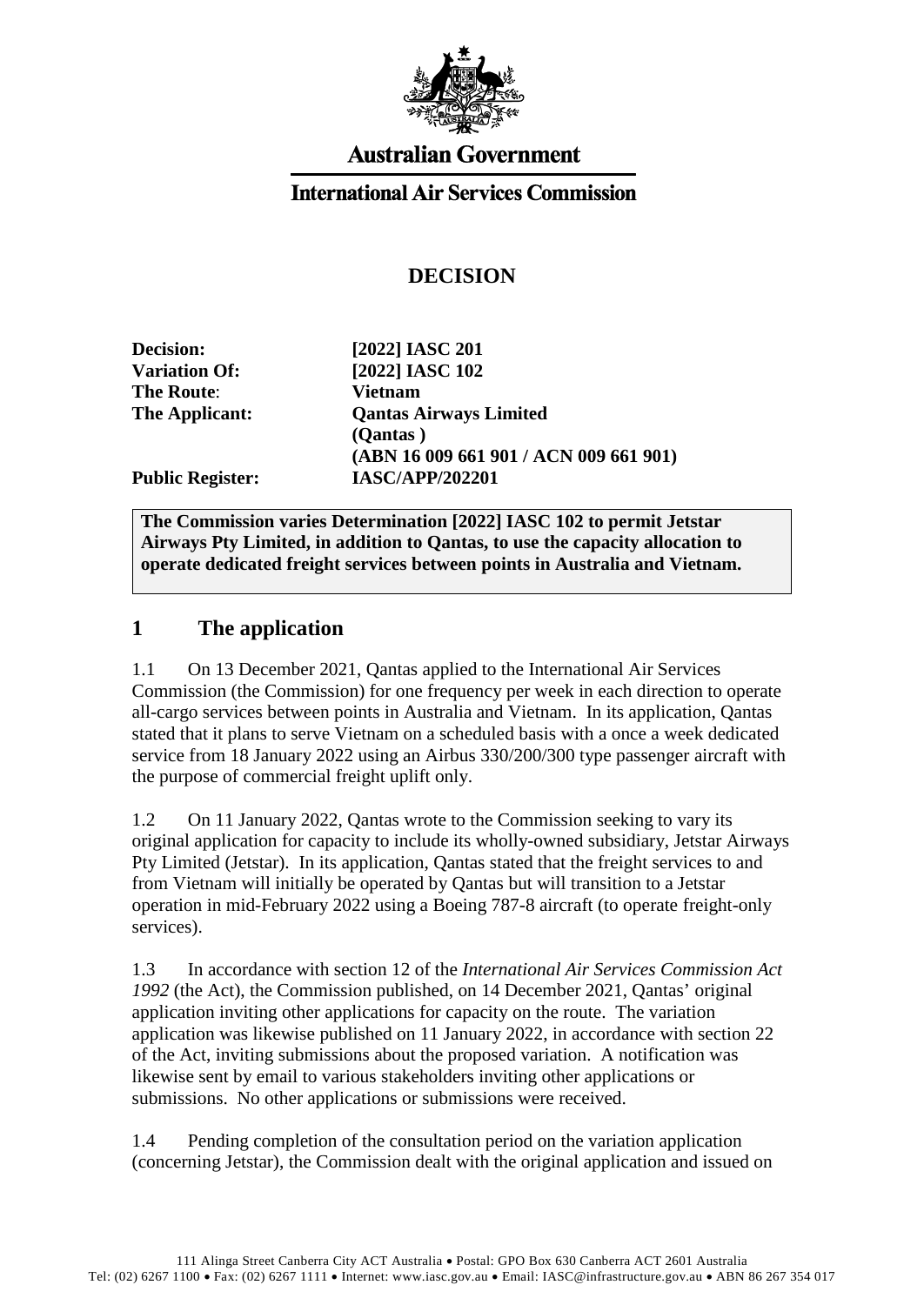13 January 2022 Determination [2022] IASC 102 allocating three weekly frequencies in favour of Qantas.

1.5 All non-confidential material supplied by Qantas is available on the Commission's website [\(www.iasc.gov.au\)](http://www.iasc.gov.au/).

## **2 Relevant provisions of the air services arrangements**

2.1 Paragraph 7(2)(aa) of the Act provides that the Commission must not allocate available capacity contrary to any restrictions on capacity contained in a bilateral arrangement(s). Any variation made to an existing allocation of capacity should also not be contrary to any restrictions on capacity contained in a bilateral arrangement(s)**.**

2.2 The Australia-Vietnam air services arrangements allow for multiple designation of airlines. Both Qantas and Jetstar are designated Australian carriers for purposes of the bilateral air services arrangements.

2.3 Under the Australia-Vietnam air services arrangements, Australian carriers may operate dedicated freight services up to seven frequencies per week in each direction using any aircraft type. One weekly frequency has been allocated to Qantas.<sup>1</sup>

2.4 In relation to passenger services, the Australia-Vietnam air services arrangements allow designated airlines of Australia to operate passenger services up to 42 frequencies per week in each direction between Sydney, Melbourne, Brisbane and Perth and Vietnam. Seven frequencies have been allocated to Qantas<sup>2</sup>. There is unrestricted capacity, frequency and aircraft type to operate passenger services to and from all points in Australia other than Sydney, Melbourne, Brisbane and Perth.

## **3 Commission's consideration**

3.1 As indicated above, Qantas has sought to vary its capacity allocation on the Vietnam route to enable its wholly-owned subsidiary Jetstar to utilise the capacity, in addition to Qantas. The Qantas application seeks to vary the Determination to include a condition of a kind referred to in paragraph  $15(2)(d)$  of the Act. In view of this, the application is a transfer application as so defined in subsection 4(1) of the Act and has been assessed in accordance with section 25 of the Act.

3.2 Subsection 25(1) provides that the Commission must make a decision varying the determination in a way that gives effect to the variation requested, subject to subsection 25(2). Subsection 25(2) states that the Commission must not make a decision varying the determination in a way that varies, or has the effect of varying an allocation of capacity if the Commission is satisfied that the allocation, as so varied, would not be of benefit to the public.

1

<sup>1</sup> Determination [2022] IASC 102

<sup>2</sup> Determination [2017] IASC 103 as renewed by Determination [2021] IASC 105.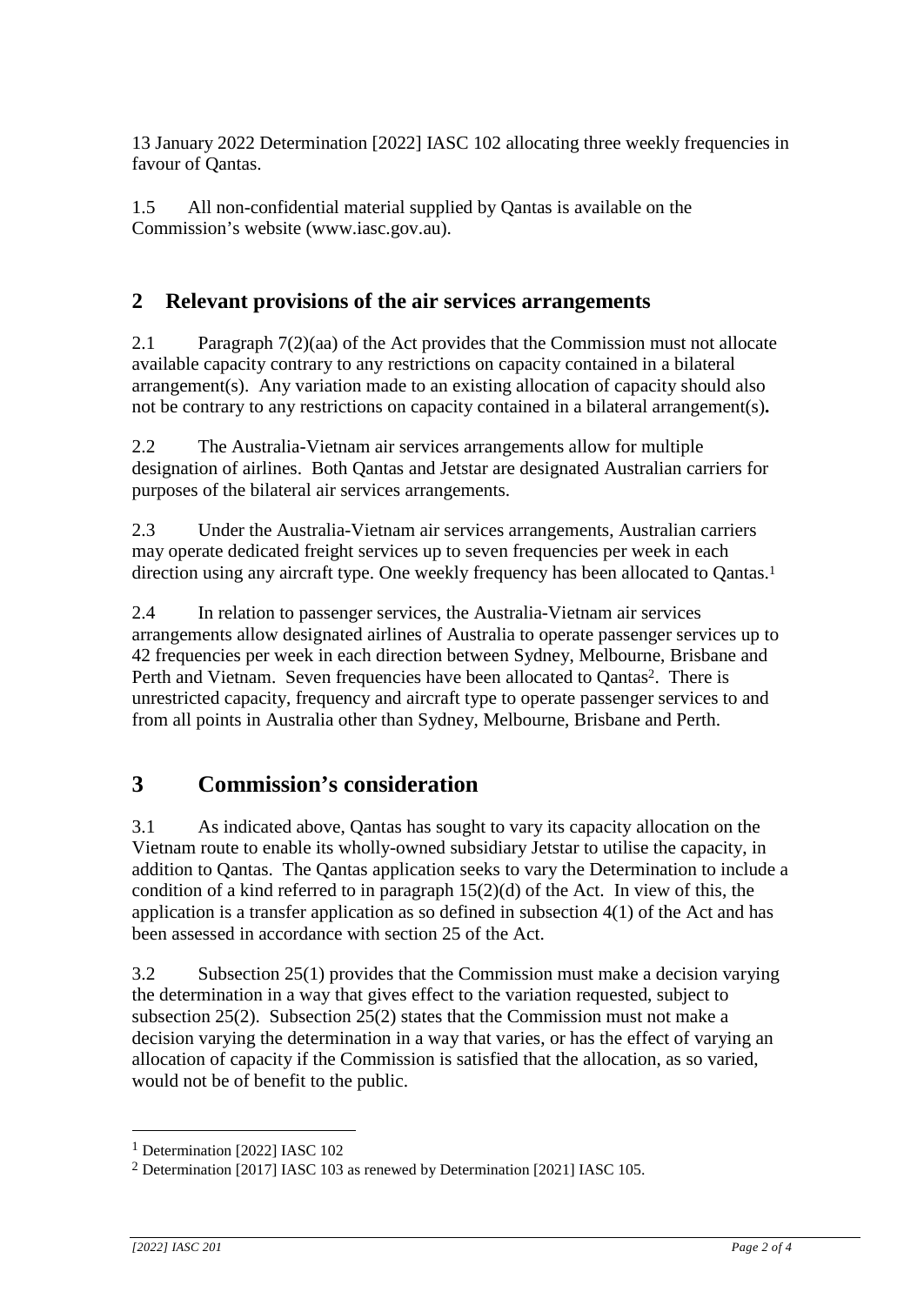3.3 Under section 26 of the Act, in assessing the benefit to the public of a variation of an allocation of capacity, the Commission is required to apply the criteria set out in any policy statement issued by the Minister under section 11.

3.4 Under section 11 of the Act, the Minister made the *International Air Services Commission Policy Statement 2018* (the Policy Statement) which came into effect on 28 March 2018. The Policy Statement sets out the criteria which the Commission is required to apply in assessing the benefit to the public of allocations of capacity.

3.5 Section 18 of the Policy Statement specifically deals with 'transfer applications' such as this one. It provides that, in assessing whether the variation requested would not be of benefit to the public for the purpose of subsection 25(2) of the Act, the Commission is to have regard to the reasonable capability criterion, and may have regard to any of the additional criteria that it considers to be relevant. The Commission is also to have regard to the matters specified in paragraph 18(2)(b) of the Policy Statement to the extent that they are relevant to the variation under consideration.

3.6 Under the reasonable capability criterion in section 8 of the Policy Statement, the Commission is required to assess the extent to which all Australian carriers that are, or would be, permitted to use the capacity allocated under a determination are reasonably capable of: (a) obtaining any licences, permits or other approvals required to operate on and service the route to which the determination relates; and (b) using the capacity allocated under the determination. The 'additional criteria' to which the Commission may have regard are set out in section 9 of the Policy Statement.

3.7 The Commission considered the application of the reasonable capability criterion to the circumstances of this application. The Commission notes that Qantas and its wholly-owned subsidiary, Jetstar, are established international carriers and that both carriers currently operate passenger services between Australia and Vietnam. Accordingly, the Commission considers that Jetstar (like Qantas) would be reasonably capable of obtaining the necessary regulatory approvals and of using the freight capacity allocated under the determination.

3.8 The Commission did not have regard to the additional criteria in section 9 of the Policy Statement. The Commission notes that it received no adverse submissions opposing the variation sought in the Qantas transfer application. This means that the variation sought by Qantas has not been contested, and would not limit the ability of other carriers to apply for or utilise capacity on the route. In these circumstances, there is nothing before the Commission to indicate that its assessment of benefit to the public for the purpose of subsection 25(2) of the Act would be assisted by having regard to the additional criteria.

3.9 Having considered the criteria set out in section 18 of the Policy Statement, the Commission is satisfied that the allocation, as proposed to be varied permitting Jetstar to use the freight capacity to and from Vietnam would be of benefit to the public. Therefore, in accordance with section 25 of the Act, the Commission must make a decision varying the determination in a way that gives effect to the variation requested in the transfer application.

3.10 Subsection 15(1) of the Act empowers the Commission to include such terms